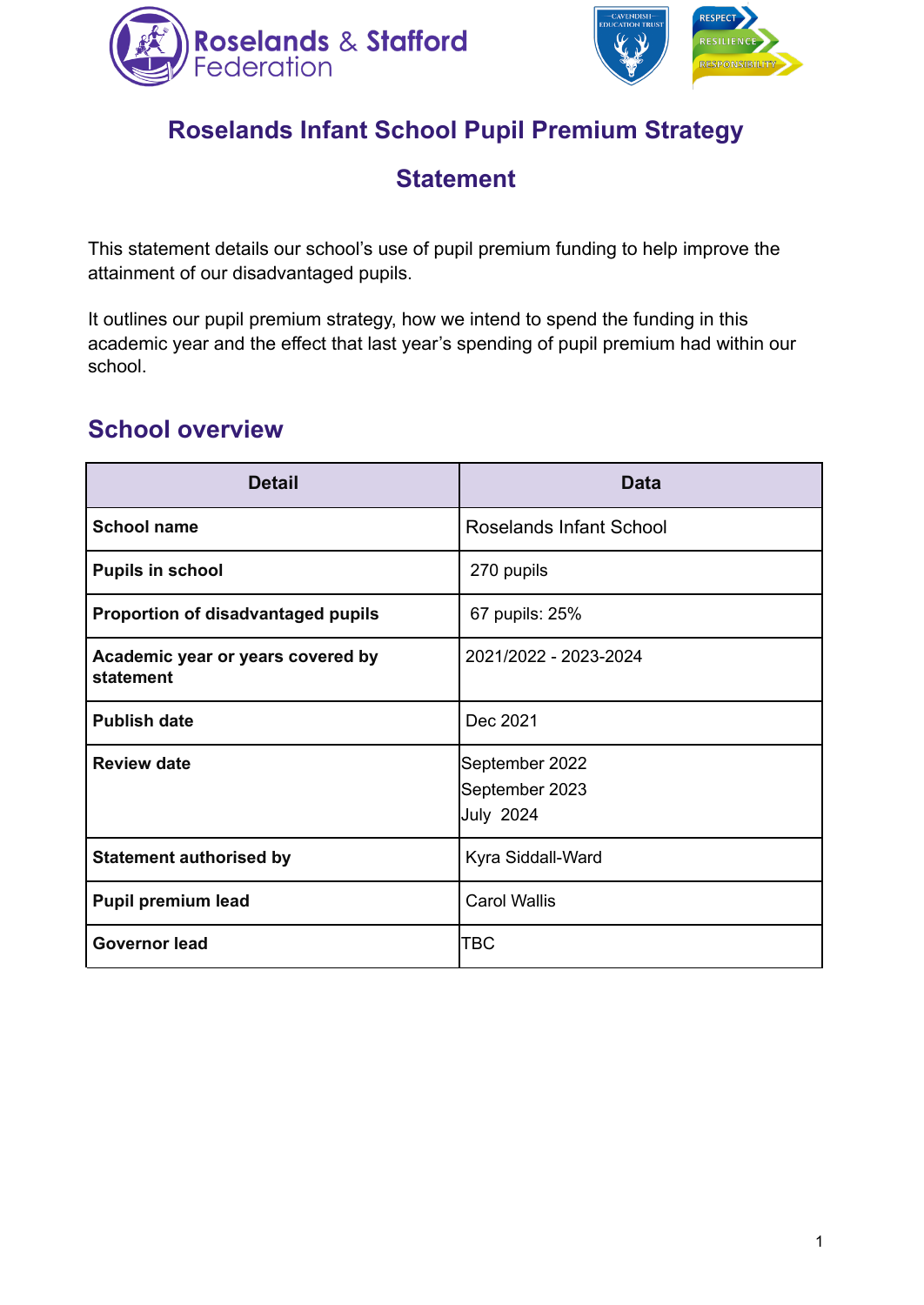# **Funding overview**

| <b>Detail</b>                                                                                                                    | Amount      |
|----------------------------------------------------------------------------------------------------------------------------------|-------------|
| Pupil premium funding allocation this academic year                                                                              | £79,130     |
| Recovery premium funding allocation this academic year                                                                           | £8,120      |
| National Tutoring Programme (75%)                                                                                                | £3,898      |
| Covid Catchup 2020-2021 carry forward                                                                                            | £5229.10    |
| Pupil premium funding carried forward from previous years<br>(enter £0 if not applicable)                                        | £8,734.53   |
| Total budget for this academic year                                                                                              | £105,113.63 |
| If your school is an academy in a trust that pools this funding,<br>state the amount available to your school this academic year |             |

## **Disadvantaged pupil performance overview**

There will be no nationally published attainment data in 2021 and so the impact of the published plan cannot be fully evaluated. For attendance and exclusions, data is for the three full terms prior to the national lockdown.

| <b>Measure</b>                                                  | 2018           | 2019  | 2020           | 2021           | 2022 | 2023 |
|-----------------------------------------------------------------|----------------|-------|----------------|----------------|------|------|
| <b>EYFS - GLD</b>                                               | 53%            | 57%   |                |                |      |      |
| <b>Year 1 - Phonics</b><br><b>Screening Check</b>               | 88%            | 50%   |                |                |      |      |
| Year <sub>2</sub><br>Reading, Writing,<br><b>Maths Combined</b> | 62.2%          | 65.2% |                |                |      |      |
| <b>Attendance</b>                                               | 92%            | 90%   | 95%            | Current<br>95% |      |      |
| <b>Fixed Term</b><br><b>Exclusion (FTE)</b>                     | $\overline{0}$ | 1     | $\overline{0}$ | $\mathbf 0$    |      |      |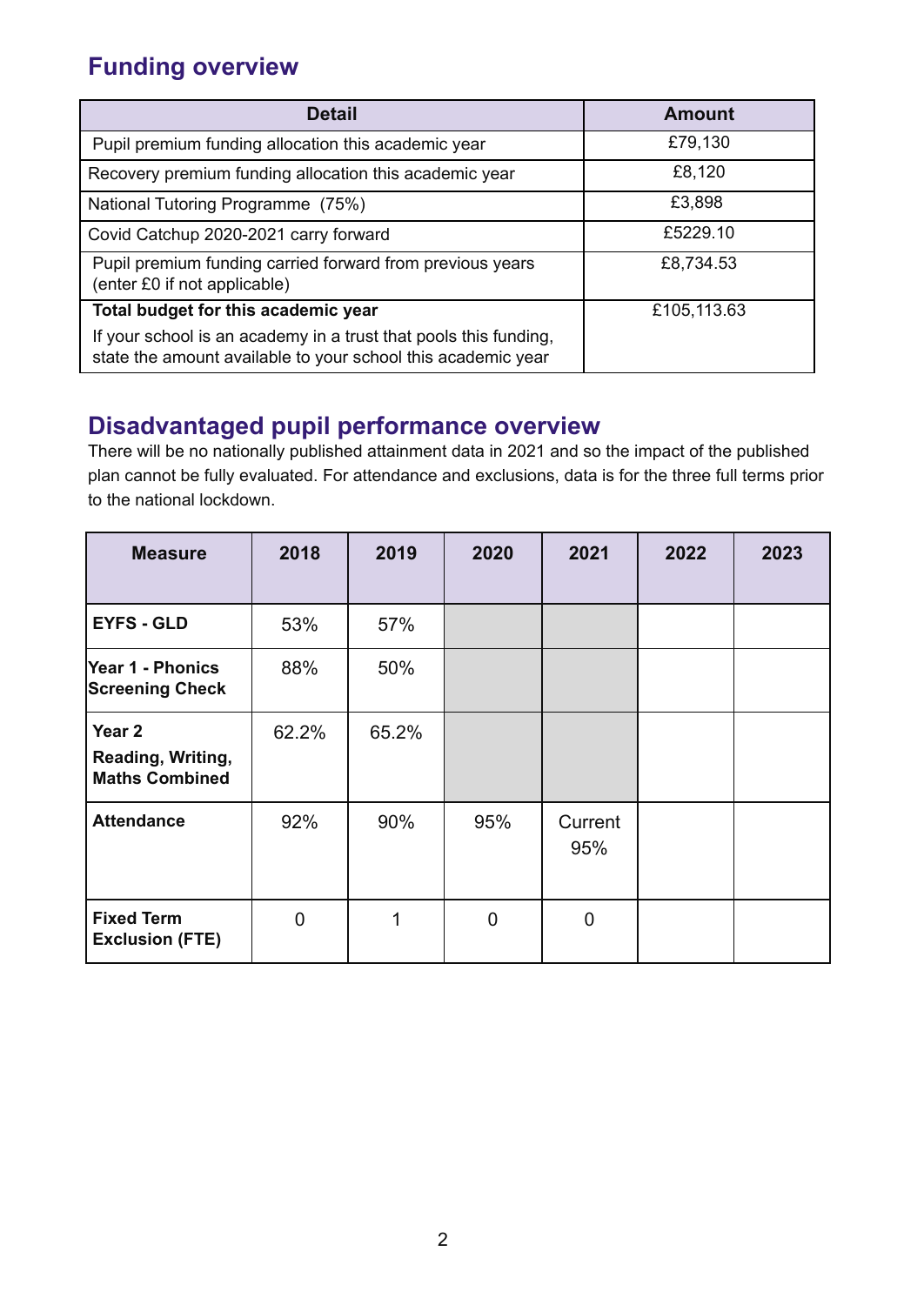# **Part A: Pupil premium strategy plan**

#### **Statement of Intent**

Our intent and ambition for our curriculum is that it is designed to be generally in line with the requirements of the National Curriculum and that pupil progress, including the most disadvantaged, is strong, so that results for the school are consistently above national averages in all phases for key performance measures.

The focus of our pupil premium strategy is to support disadvantaged pupils to achieve that goal, including progress for those who are already high attainers. We will consider the challenges faced by vulnerable pupils, such as those who have a social worker and young carers. The activity we have outlined in this statement is also intended to support their needs, regardless of whether they are disadvantaged or not.

Our pupil premium strategy is closely integrated with the School Priority Plan which aims to address key improvement priorities including those related to catch-up.

High-quality teaching is at the heart of our approach, with a focus on areas in which disadvantaged pupils require the most support. This is proven to have the greatest impact on closing the disadvantage attainment gap and at the same time will benefit the non-disadvantaged pupils in our school/ Implicit in the intended outcomes detailed below, is the intention that non-disadvantaged pupils' attainment will be sustained and improved alongside progress for their disadvantaged peers.

Our approach will be responsive to the common challenges we have identified and individual needs, rooted in robust diagnostic assessment, not assumptions about the impact of disadvantage. The approaches we have adopted complement each other to help pupils excel.

To ensure they are effective we will:

- ensure disadvantaged pupils are challenged in the work that they're set
- act early to intervene at the point need is identified
- adopt a whole school approach in which all staff take responsibility for disadvantaged pupils' outcomes and raise expectations of what they can achieve.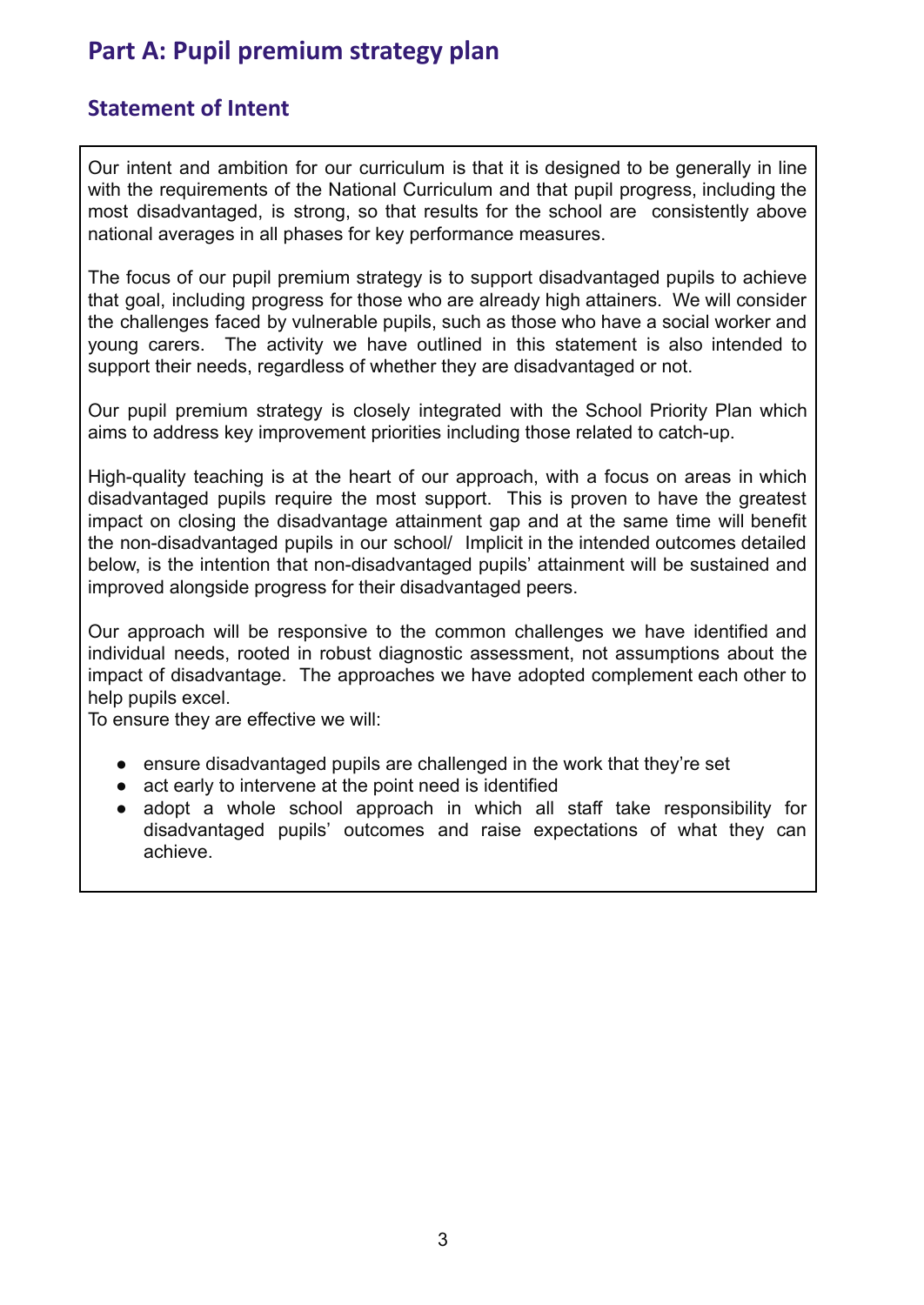# **Challenges**

This details the Key Challenges to achievement that we have identified among our disadvantaged pupils. Linked to the School Priority Plan.

| <b>Challenge</b><br>number | <b>Detail of challenge</b>                                                                                                                                                                                                                                                                                         |
|----------------------------|--------------------------------------------------------------------------------------------------------------------------------------------------------------------------------------------------------------------------------------------------------------------------------------------------------------------|
| 1                          | <b>Attainment focusing on Writing and Maths:</b>                                                                                                                                                                                                                                                                   |
|                            | Using our internal data (2020-21) we can see there is an attainment<br>gap between our disadvantaged and non-disadvantaged pupils in<br>Reading, Writing and Maths.                                                                                                                                                |
|                            | In 2019 92% of non disadvantaged EYFS pupils achieved a Good<br>Level of Development compared with 57% of disadvantaged pupils.<br>(No 2021 Data)                                                                                                                                                                  |
|                            | 73% of Year 2 non disadvantaged pupils overall achieved Expected for<br>writing in 2019 compared with 63.6% of disadvantaged pupils. (No<br>2021 data)                                                                                                                                                             |
|                            | 83% of Year 2 non disadvantaged pupils overall achieved Expected for<br>maths in 2019 compared with 80% of disadvantaged pupils. (No 2021)<br>data)                                                                                                                                                                |
|                            | Our analysis of 2021 outcomes, although not published nationally,<br>show a similar gap.                                                                                                                                                                                                                           |
| $\overline{2}$             | <b>Reading</b>                                                                                                                                                                                                                                                                                                     |
|                            | An analysis of fluency reading ages, in Key Stage 1 and 2, shows that<br>there is a gap between disadvantaged and non-disadvantaged pupils.<br>This will have an impact on pupils' ability to access the whole<br>curriculum.                                                                                      |
|                            | In Year 46% of disadvantaged pupils are one year or more below their<br>chronological reading age.                                                                                                                                                                                                                 |
|                            | In Year 2 50% of disadvantaged pupils are one year or more below<br>their chronological reading age.                                                                                                                                                                                                               |
| $\mathbf{3}$               | <b>Attendance -</b>                                                                                                                                                                                                                                                                                                |
|                            | Historically the attendance of disadvantaged pupils is below that of<br>non-disadvantaged pupils and this links with the lower overall<br>attainment of our disadvantaged pupils.                                                                                                                                  |
|                            | Our 2018-2019 overall attendance was 95% compared to 92% for our<br>disadvantaged pupils.                                                                                                                                                                                                                          |
| 4                          | Curriculum -                                                                                                                                                                                                                                                                                                       |
|                            | Design and develop the curriculum with a focus on scaffolding the<br>learning for disadvantaged pupils to ensure they improve their<br>knowledge, skills, fluency and independence. Ensure the curriculum is<br>coherently planned and identifies what pupils must know and be able to<br>do at defined endpoints. |
| 5                          | <b>Aspirations-</b>                                                                                                                                                                                                                                                                                                |
|                            | Observations and pupil voice show that a key factor underpinning low<br>attendance and academic underperformance is low aspirations linked<br>to an unclear understanding of the opportunities available as next steps<br>amongst some disadvantaged pupils.                                                       |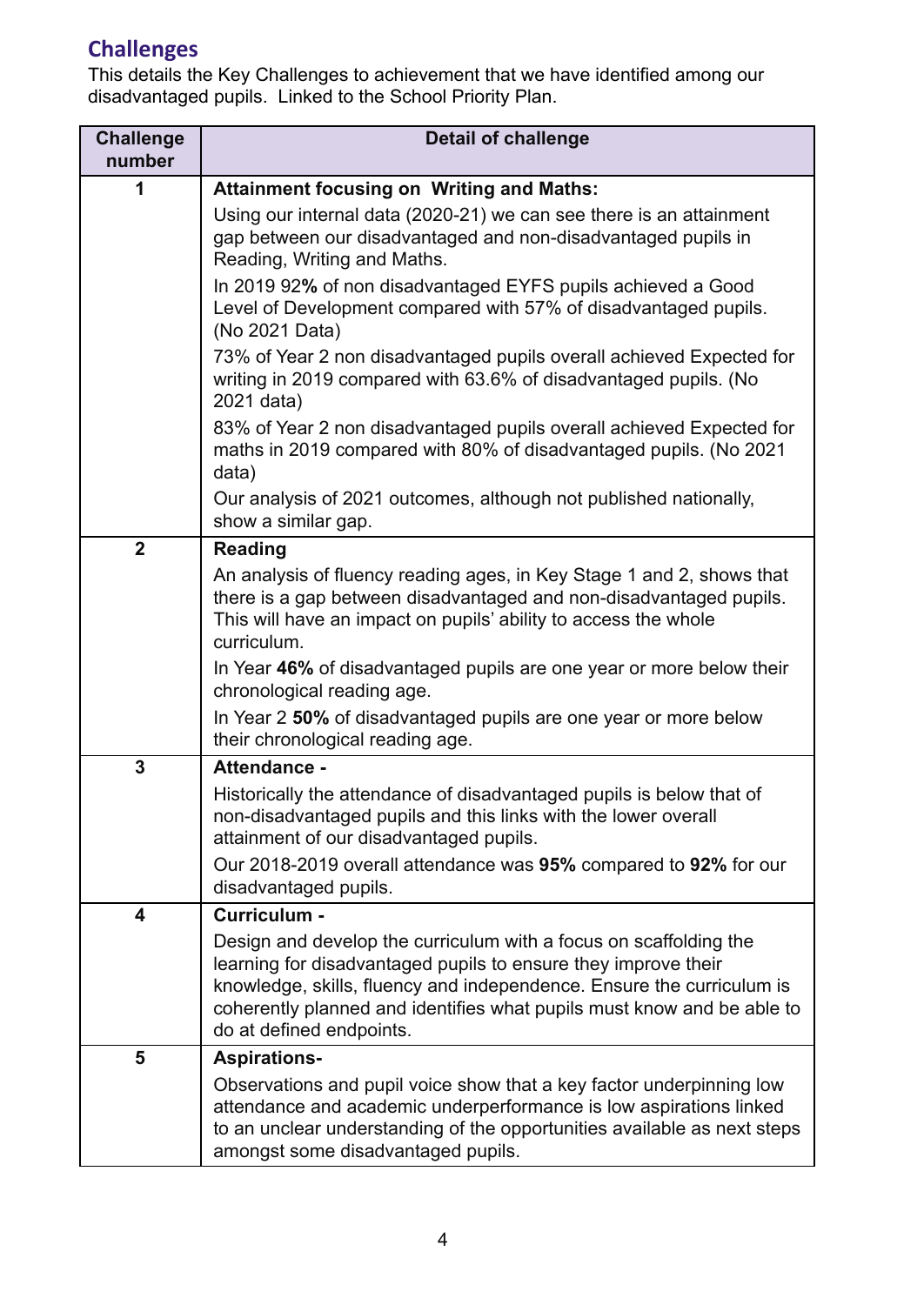#### **Intended Outcomes**

This explains the outcomes we are aiming for **by the end of our current strategy plan,** and how we will measure whether they have been achieved. Note that 2019 data is used as this is nationally benchmarked.

| <b>Intended Outcome</b>                                            | <b>Success Criteria</b>                                                 | <b>Target date</b> | 2019 National<br><b>Benchmark</b>       |
|--------------------------------------------------------------------|-------------------------------------------------------------------------|--------------------|-----------------------------------------|
| <b>EYFS</b> - to improve Good<br>Level of Development<br>(GLD)     | Disadvantaged pupils to<br>achieve at least national<br>average - GLD   | <b>July 2024</b>   | 72%                                     |
| Year 2 - To improve<br>outcomes for Reading,<br>writing and maths. | To achieve at least<br>National average for<br><b>English and Maths</b> | <b>July 2024</b>   | 76% Reading<br>69% Writing<br>76% Maths |
| To improve attendance.                                             | Attendance to be above<br><b>National Average</b>                       | <b>July 2024</b>   | 96%                                     |
| <b>Fixed Term Exclusions</b><br>reduced                            | FT rate to be below<br>national for all pupils                          | <b>July 2024</b>   | 5.36%                                   |

#### **Activity in this academic year**

This details how we intend to spend our pupil premium (and recovery premium funding) **this academic year** to address the challenges listed above.

### **Teaching**

#### **Budgeted cost: £ 83,095.63**

| <b>Activity</b>                                                                                                       | <b>Evidence that supports this</b><br>approach                                                                                                                                                                                                                                                                   | Challenge number(s)<br>addressed |
|-----------------------------------------------------------------------------------------------------------------------|------------------------------------------------------------------------------------------------------------------------------------------------------------------------------------------------------------------------------------------------------------------------------------------------------------------|----------------------------------|
| High quality support<br>in lessons, small<br>group withdrawal,<br>one to one<br>interventions in<br>Writing and Maths | Intensive tuition in small groups,<br>targeted at pupils' specific needs.<br>Small group tuition has an<br>average impact of four months'<br>additional progress over the course<br>of a year.<br>https://educationendowmentfounda<br>tion.org.uk/education-evidence/tea<br>ching-learning-toolkit/small-group-t |                                  |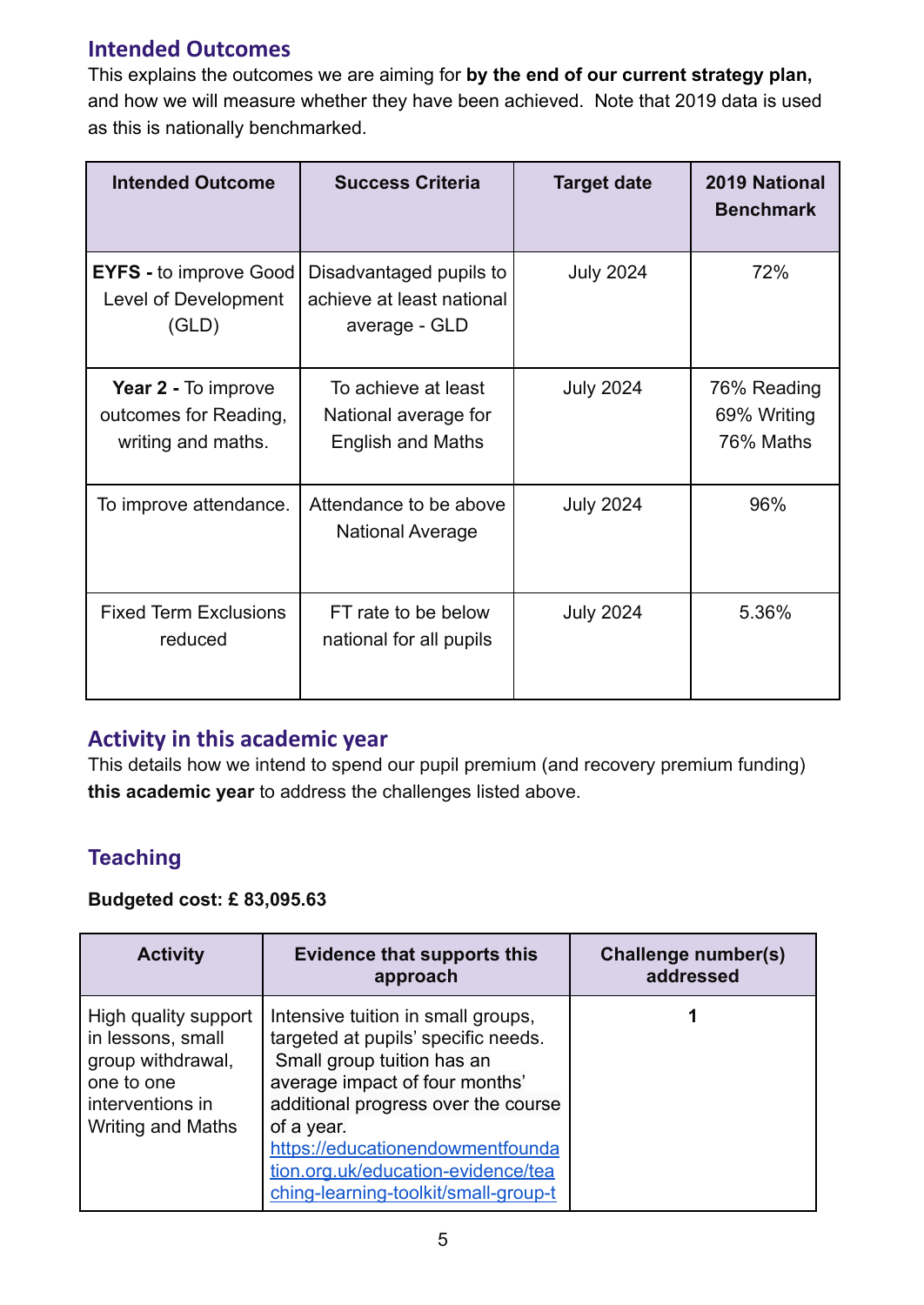|                                                                                                                                                                         | uition#nav-key-findings                                                                                                                                                                                                                                                                      |                |
|-------------------------------------------------------------------------------------------------------------------------------------------------------------------------|----------------------------------------------------------------------------------------------------------------------------------------------------------------------------------------------------------------------------------------------------------------------------------------------|----------------|
| Daily 1-1 Reading<br>with highly trained<br>teaching staff in<br>Sounds Write<br>phonics<br>programme.                                                                  | Effectively implement a systematic<br>phonics programme.<br>https://educationendowmentfounda<br>tion.org.uk/education-evidence/gui<br>dance-reports/literacy-ks-1                                                                                                                            | $\mathbf{2}$   |
| Implement a whole<br>school reading<br>strategy designed<br>to support reading<br>across the<br>curriculum.                                                             | Using a balanced and engaging<br>approach to developing reading,<br>which integrates both decoding<br>and comprehension skills.<br>https://educationendowmentfounda<br>tion.org.uk/education-evidence/qui<br>dance-reports/literacy-ks-1                                                     | $\overline{2}$ |
| To plan a coherent<br>and well<br>sequenced,<br>knowledge rich<br>curriculum which<br>meets the needs of<br>all learners with a<br>focus on<br>disadvantaged<br>pupils. | Knowledge rich approach as one in<br>which curriculum leaders are clear<br>on the 'invaluable knowledge they<br>want their pupils to know'.<br>https://educationendowmentfounda<br>tion.org.uk/news/eef-blog-what-do-<br>we-mean-by-knowledge-rich-anyw<br>$\overline{\mathbf{a}\mathbf{v}}$ | 4              |

#### **Targeted academic support (for example, tutoring, one-to-one support structured interventions)**

#### **Budgeted cost: £17,018**

| <b>Activity</b>                                                                                                                                    | <b>Evidence that supports this</b><br>approach                                                                                                                                                                                                                        | <b>Challenge number(s)</b><br>addressed |
|----------------------------------------------------------------------------------------------------------------------------------------------------|-----------------------------------------------------------------------------------------------------------------------------------------------------------------------------------------------------------------------------------------------------------------------|-----------------------------------------|
| To employ an<br>Intervention tutor<br>for Maths - high<br>quality support in<br>lessons, small<br>group withdrawal,<br>one to one<br>interventions | IEEf toolkit shows intensive tuition<br>in small groups, targeted at<br>pupils' specific needs as having<br>high impact.<br>https://educationendowmentfound<br>ation.org.uk/education-evidence/t<br>eaching-learning-toolkit/small-gro<br>up-tuition#nav-key-findings |                                         |
| To employ an<br>Intervention tutor<br>for Reading - high<br>quality support in                                                                     | EEf toolkit shows intensive tuition<br>lin small groups, targeted at<br>pupils' specific needs as having<br>high impact.                                                                                                                                              |                                         |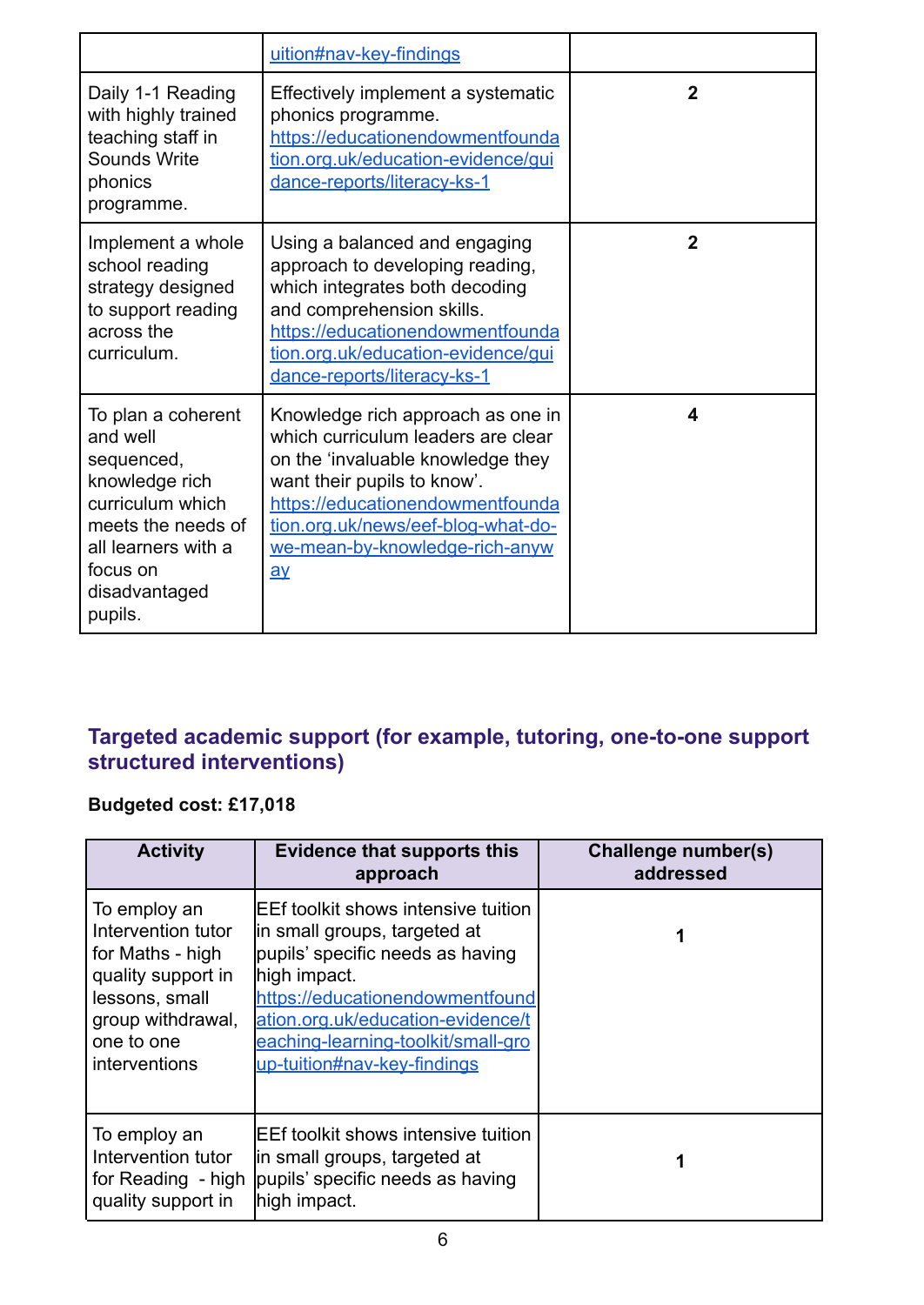| lessons, small<br>group withdrawal,<br>one to one<br>interventions in<br>Reading and<br>Writing                                                                                                                                                                                                                                                                           | https://educationendowmentfound<br>ation.org.uk/education-evidence/t<br>eaching-learning-toolkit/small-gro<br>up-tuition#nav-key-findings                                                                                                                                                                                                                                                                                 |   |
|---------------------------------------------------------------------------------------------------------------------------------------------------------------------------------------------------------------------------------------------------------------------------------------------------------------------------------------------------------------------------|---------------------------------------------------------------------------------------------------------------------------------------------------------------------------------------------------------------------------------------------------------------------------------------------------------------------------------------------------------------------------------------------------------------------------|---|
| Engaging with the<br><b>National Tutoring</b><br>Programme to<br>provide a blend of<br>tuition, mentoring<br>and school-led<br>tutoring for pupils<br>whose education<br>has been most<br>impacted by the<br>pandemic. A<br>significant<br>proportion of the<br>pupils who receive<br>tutoring will be<br>disadvantaged,<br>including those<br>who are high<br>attainers. | Tuition targeted at specific<br>needs and knowledge gaps can<br>be an effective method to<br>support low attaining pupils or<br>those falling behind, both<br>one-to-one and in small groups<br>https://educationendowmentfoun<br>dation.org.uk/education-evidenc<br>e/teaching-learning-toolkit/small-<br>group-tuition#nav-key-findings<br>One to one tuition   EEF<br>(educationendowmentfoundation<br><u>.org.uk)</u> | 1 |

# **Wider strategies (for example, related to attendance, behaviour, wellbeing)**

### **Budgeted cost: £5,000**

| <b>Activity</b>                                                                                                                                                                               | <b>Evidence that supports this</b><br>approach                                                                                       | Challenge number(s)<br>addressed |
|-----------------------------------------------------------------------------------------------------------------------------------------------------------------------------------------------|--------------------------------------------------------------------------------------------------------------------------------------|----------------------------------|
| Targeted support<br>for PPG pupils<br>with low<br>attendance<br>including<br>embedding<br>principles of good<br>practice set out in<br>DfE's Improving<br><b>School Attendance</b><br>advice. | The DfE guidance has been<br>informed by engagement with<br>schools that have significantly<br>reduced persistent absence<br>levels. | 3                                |
| <b>Ensure that PPG</b><br>pupils are not<br>disadvantaged                                                                                                                                     | In school, evidence shows that<br>removing barriers to accessing<br>high cost activities supports<br>pupils' progress.               | 4                                |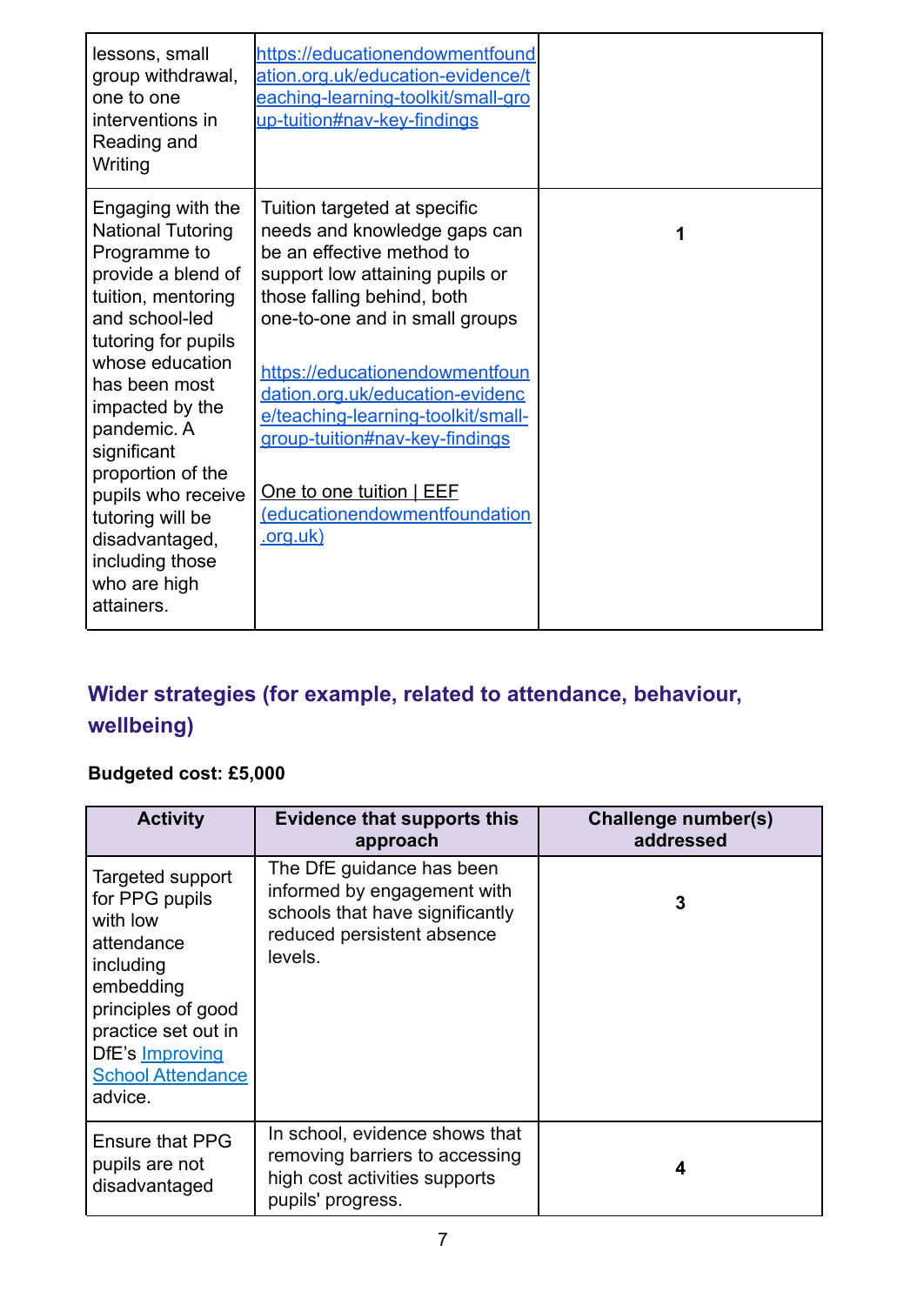#### **Total budgeted co**

#### **Part B: Review of outcomes in the previous academic year**

#### **Pupil premium strategy outcomes**

This details the impact that our pupil premium activity had on pupils in the 2020 to 2021 academic year.

### **Teaching**

Teachers have been trained in the Phonics Sounds Write programme and this has had a positive impact on teaching and learning of reading. This will continue to be developed and embedded in 2021 - 22 because of an identified need to improve reading and writing for disadvantaged pupils.

Support staff were trained to use precision teaching as an intervention to improve reading and writing progress and this will continue to be developed nd embedded in 2021-22.

Speech Link and Language Link were used to assess speech and language barriers and to provide programmes to diminish any gaps. This will continue in 2021-22 to ensure speech and language improves.

Disadvantaged pupils read to an adult daily to ensure that there were regular opportunities for them to develop fluency and comprehension.

### **Targeted Support**

Reading intervention remains a priority as identified above. The Phonics Sounds Write programme will continue to be used to improve the reading ages of disadvantaged pupils.

Other targeted support strategies continued during the partial school closures.

### **Wider Strategies**

Attendance continues to be a priority as there was a gap in the attendance for the most disadvantaged compared to non-disadvantaged in 2020-21and for